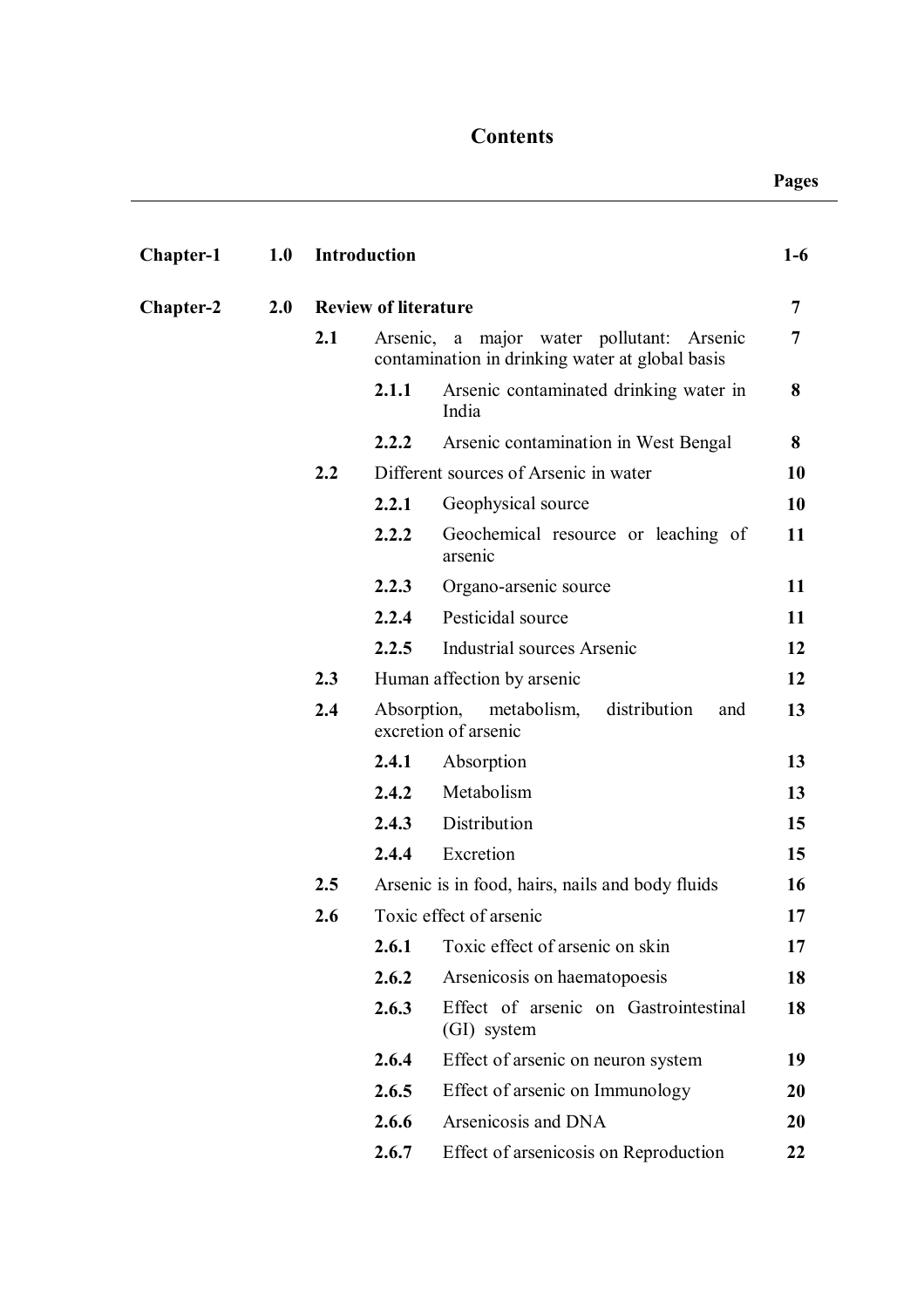|      | 2.6.8                  | Toxic effect of arsenic on<br>Male<br>Reproduction                                                           | 22 |  |  |  |  |  |  |
|------|------------------------|--------------------------------------------------------------------------------------------------------------|----|--|--|--|--|--|--|
| 2.7  | Reactive<br>properties | Oxygen Species and antioxidant                                                                               | 23 |  |  |  |  |  |  |
|      | 2.7.1                  | Cellular machinery system of ROS<br>23<br>(Reactive Oxygen Species) formation                                |    |  |  |  |  |  |  |
|      | 2.7.2                  | Mechanism of free radicals generation                                                                        | 24 |  |  |  |  |  |  |
|      | 2.7.3                  | Damaging reaction of free radicals                                                                           | 24 |  |  |  |  |  |  |
|      | 2.7.4                  | Arsenic and free radicals                                                                                    |    |  |  |  |  |  |  |
|      | 2.7.5                  | Role of antioxidants against on free<br>radicals                                                             | 25 |  |  |  |  |  |  |
|      | 2.7.6                  | Role of antioxidant on arsenic toxicity<br>and female reproduction                                           | 26 |  |  |  |  |  |  |
| 2.8  |                        | Wistar albino rats and Estrous cycle of this strain                                                          | 30 |  |  |  |  |  |  |
|      | 2.8.1                  | Estrous cycle in Wistar rat                                                                                  | 30 |  |  |  |  |  |  |
|      | 2.8.2                  | Phases of the estrous cycle                                                                                  | 31 |  |  |  |  |  |  |
|      | 2.8.3                  | Hormonal regulation of different phases<br>of estrous cycle                                                  | 32 |  |  |  |  |  |  |
| 2.9  |                        | Ovarian Steroidogenesis                                                                                      | 34 |  |  |  |  |  |  |
| 2.10 |                        | Ovarian folliculogenesis: A brief review                                                                     | 36 |  |  |  |  |  |  |
|      | 2.10.1                 | Histological structure of different<br>follicles<br>of<br>generation<br>in<br>folliculogenesis               | 36 |  |  |  |  |  |  |
|      | 2.10.2                 | Mitotic and meiotic cell<br>division<br>of<br>oogonium<br>different<br>at<br>of<br>steps<br>folliculogenesis | 37 |  |  |  |  |  |  |
|      | 2.10.3                 | Histological structure of atretic follicles                                                                  | 38 |  |  |  |  |  |  |
|      | 2.10.4                 | Hormonal regulation to maintain estrous<br>cycle                                                             | 38 |  |  |  |  |  |  |
| 2.11 |                        | An overview of vitamin $B_{12}$ and folic acid                                                               | 40 |  |  |  |  |  |  |
|      | 2.11.1                 | Vitamin $B_{12}$                                                                                             | 40 |  |  |  |  |  |  |
|      | 2.11.2                 | Folic acid                                                                                                   | 42 |  |  |  |  |  |  |
|      | 2.11.3                 | Absorption and distribution of Vitamin<br>$B_{12}$                                                           | 42 |  |  |  |  |  |  |
|      | 2.11.4                 | Folic Acid absorption                                                                                        | 43 |  |  |  |  |  |  |
|      | 2.11.5                 | Functional aspects of Vitamin $B_{12}$ and<br>folic acid                                                     | 44 |  |  |  |  |  |  |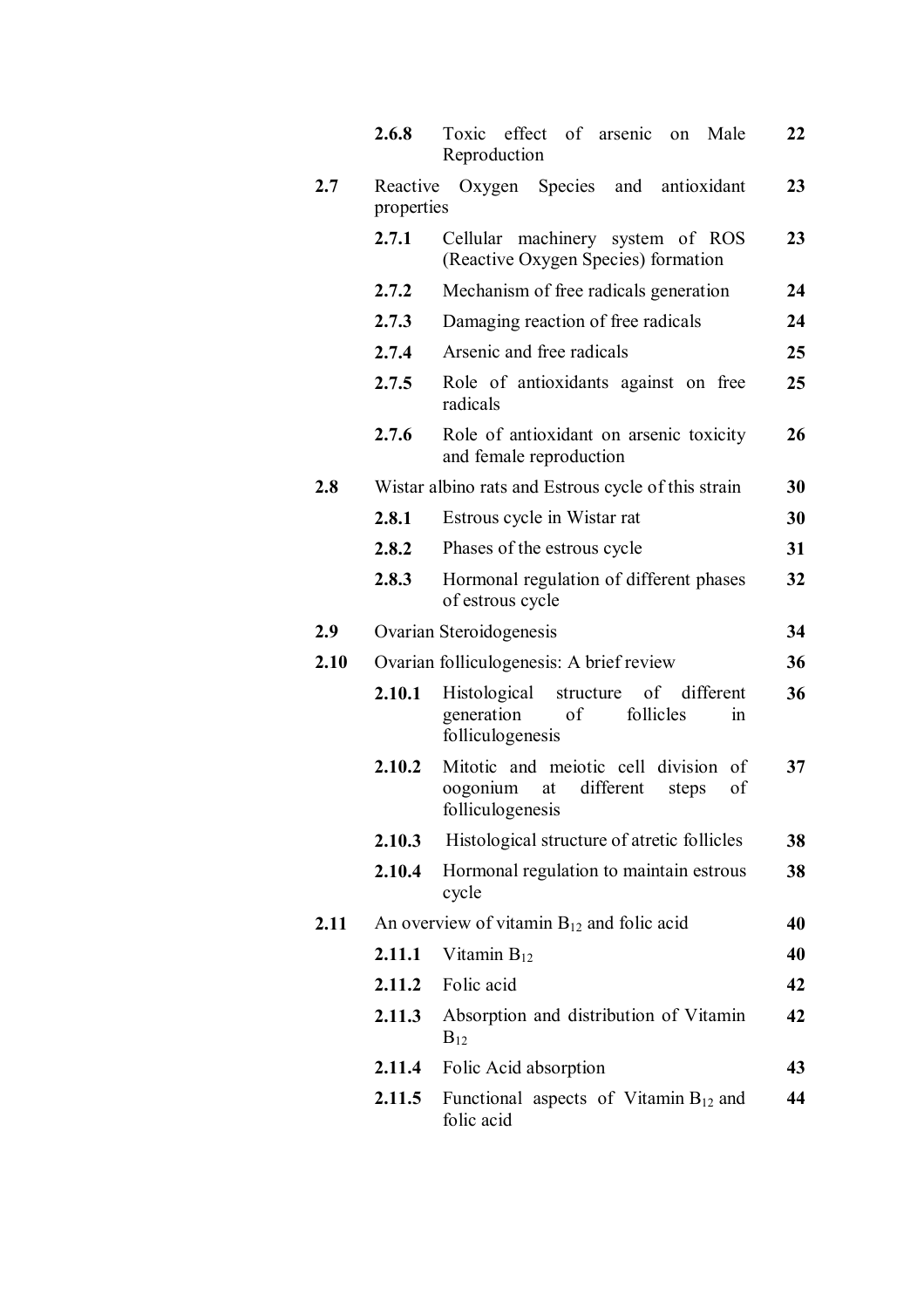| <b>Chapter-3</b> |     | 3.0 Aims and Objectives |                                                                                                     |    |
|------------------|-----|-------------------------|-----------------------------------------------------------------------------------------------------|----|
| <b>Chapter-4</b> | 4.0 |                         | <b>Material and Methods</b>                                                                         | 49 |
|                  |     | 4.1                     | Reagents                                                                                            | 49 |
|                  |     | 4.2                     | Animal and their maintenance                                                                        | 50 |
|                  |     |                         | Composition of Standard Laboratory<br>4.2.1<br>Diet                                                 | 50 |
|                  |     | 4.3                     | Biochemical Assay of Ovarian $\Delta^5$ , 3 $\beta$ -HSD<br>Activity                                | 51 |
|                  |     | 4.4                     | Biochemical Assay of Ovarian<br>$17\beta$ -HSD<br>Activity                                          | 52 |
|                  |     | 4.5                     | Estimation of FSH by Rat FSH (Folicle-<br>stimulating hormone) ELISA Kit                            | 52 |
|                  |     | 4.6                     | Estimation of LH by Rat LH (Luteinizing<br>Hormone) ELISA Kit (Wuhan Fine Biotech Co.,<br>Ltd.      | 54 |
|                  |     | 4.7                     | Estimation of ESTRADIOL by Rat E2<br>(Estradiol) ELISA Kit (Wuhan Fine Biological<br>Technology Co. | 55 |
|                  |     | 4.8                     | Biochemical<br>of<br>transaminase,<br>assays<br>phosphatase, and total protein                      | 56 |
|                  |     | 4.9                     | Detection of urea and creatinine levels                                                             | 57 |
|                  |     | 4.10                    | Estimation of Malondialdehyde and Conjugated<br>Dienes Levels                                       | 57 |
|                  |     | 4.11                    | Colorimetric Assay of Super oxide Dismutase<br>(SOD) and Catalase Activities                        | 58 |
|                  |     | 4.12                    | Assessment of SOD and Catalase by native gel<br>electrophoresis                                     | 59 |
|                  |     | 4.13                    | Assessment of Uterine Peroxidase activity and<br>electrozymogram of Peroxidase                      | 59 |
|                  |     | 4.14                    | Assessment<br>of<br>Lactate<br>total<br>serum<br>Dehydrogenase (LDH)                                | 60 |
|                  |     | 4.15                    | Estimation of lipid profile                                                                         | 60 |
|                  |     | 4.16                    | Estimation of Estimation of Non-protein soluble<br>thiol (NPSH)                                     | 61 |
|                  |     | 4.17                    | DNA analysis                                                                                        | 61 |
|                  |     | 4.18                    | Comet assay                                                                                         | 62 |
|                  |     | 4.19                    | Histological study                                                                                  | 62 |
|                  |     | 4.20                    | Densitometry and Statistical Analysis                                                               | 63 |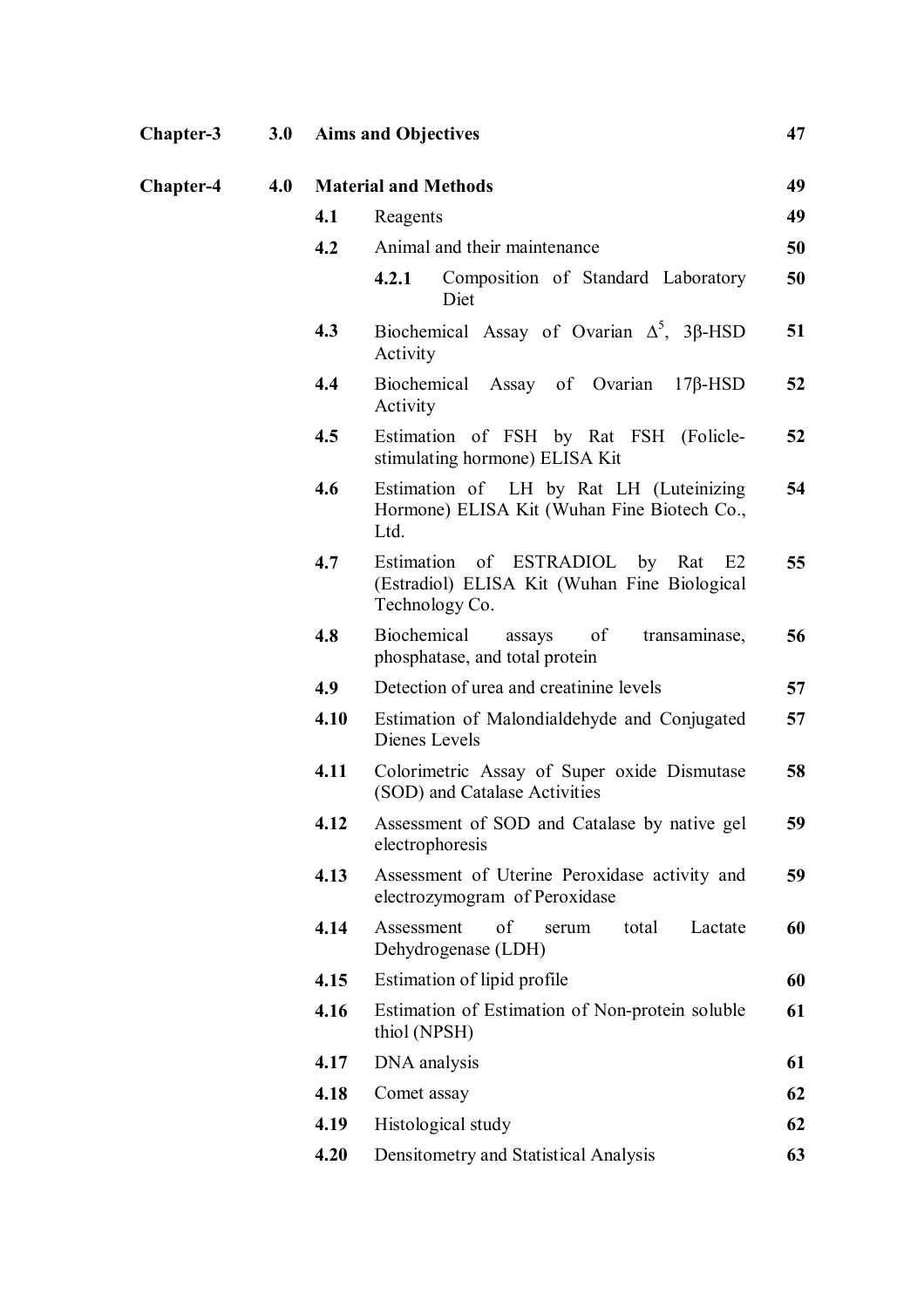|           |     | 4.21                                                                                                    |                   | Statistical Analysis of Data                                                                                                                                                 | 63       |  |
|-----------|-----|---------------------------------------------------------------------------------------------------------|-------------------|------------------------------------------------------------------------------------------------------------------------------------------------------------------------------|----------|--|
| Chapter-5 | 5.0 |                                                                                                         | <b>Experiment</b> |                                                                                                                                                                              |          |  |
|           | 5.1 | Experiment I: Dose Dependent response of Sodium<br>Arsenite on reproductive organs of female albino rat |                   |                                                                                                                                                                              |          |  |
|           |     | 5.1.1                                                                                                   |                   | Aims and objectives                                                                                                                                                          | 65       |  |
|           |     | 5.1.2                                                                                                   |                   | Experimental design                                                                                                                                                          | 65       |  |
|           |     | 5.1.3                                                                                                   |                   | Animal grouping treatment protocol                                                                                                                                           | 65       |  |
|           |     | 5.1.4                                                                                                   |                   | Treatment protocol                                                                                                                                                           | 66       |  |
|           |     | 5.1.5                                                                                                   | <b>RESULTS</b>    |                                                                                                                                                                              | 67       |  |
|           |     |                                                                                                         | 5.1.5.1           | Pattern of estrous cycle                                                                                                                                                     | 67       |  |
|           |     |                                                                                                         | 5.1.5.2           | Body weight and organ weight                                                                                                                                                 | 67       |  |
|           |     |                                                                                                         | 5.1.5.3           | Ovarian $Δ^5$ , 3β-HSD activities and 17<br>$\beta$ -HSD activities                                                                                                          | 68       |  |
|           |     |                                                                                                         | 5.1.5.4           | Serum levels of FSH, LH and estradiol                                                                                                                                        | 68       |  |
|           |     |                                                                                                         | 5.1.5.5           | Antioxidative enzymes                                                                                                                                                        | 68       |  |
|           |     |                                                                                                         | 5.1.5.6           | Lipid Peroxidation biomarkers                                                                                                                                                | 68       |  |
|           |     |                                                                                                         | 5.1.5.7           | Histometric study of ovary and uterus                                                                                                                                        | 69       |  |
|           |     | 5.1.6                                                                                                   | Conclusion        |                                                                                                                                                                              | 72       |  |
|           | 5.2 |                                                                                                         |                   | <b>Experiment-II:</b> Duration dependent response of Sodium<br>arsenite on reproductive organs female albino rat.<br>Aims and Objective                                      | 73<br>73 |  |
|           |     | 5.2.1                                                                                                   |                   |                                                                                                                                                                              | 73       |  |
|           |     | 5.2.2<br>5.2.3                                                                                          | Results           | <b>Experimental Design</b>                                                                                                                                                   | 75       |  |
|           |     |                                                                                                         |                   | <b>5.2.3.1</b> Pattern of estrous cycle                                                                                                                                      | 75       |  |
|           |     |                                                                                                         | 5.2.3.2           | Body weight and organ weight                                                                                                                                                 | 75       |  |
|           |     |                                                                                                         | 5.2.3.3           | Ovarian $Δ^5$ , 3 β-HSD and 17 β-HSD<br>activity                                                                                                                             | 75       |  |
|           |     |                                                                                                         | 5.2.3.4           | Serum levels of FSH, LH and estradiol                                                                                                                                        | 75       |  |
|           |     |                                                                                                         | 5.2.3.5           | Antioxidative enzymes                                                                                                                                                        | 76       |  |
|           |     |                                                                                                         | 5.2.3.6           | Lipid Peroxidation biomarkers                                                                                                                                                | 76       |  |
|           |     |                                                                                                         | 5.2.3.7           | Histometric study of ovary                                                                                                                                                   | 76       |  |
|           |     | 5.2.4                                                                                                   | Conclusion        |                                                                                                                                                                              | 80       |  |
|           | 5.3 |                                                                                                         |                   | <b>Experiment-III:</b> Dose Selection of Vitamin- $B_{12}$ and folic<br>acid by ameliorative effect to reduce the arsenic mediated<br>toxicity on female reproductive organs | 81       |  |
|           |     | 5.3.1                                                                                                   |                   | Aims and objectives                                                                                                                                                          | 81       |  |
|           |     |                                                                                                         |                   |                                                                                                                                                                              |          |  |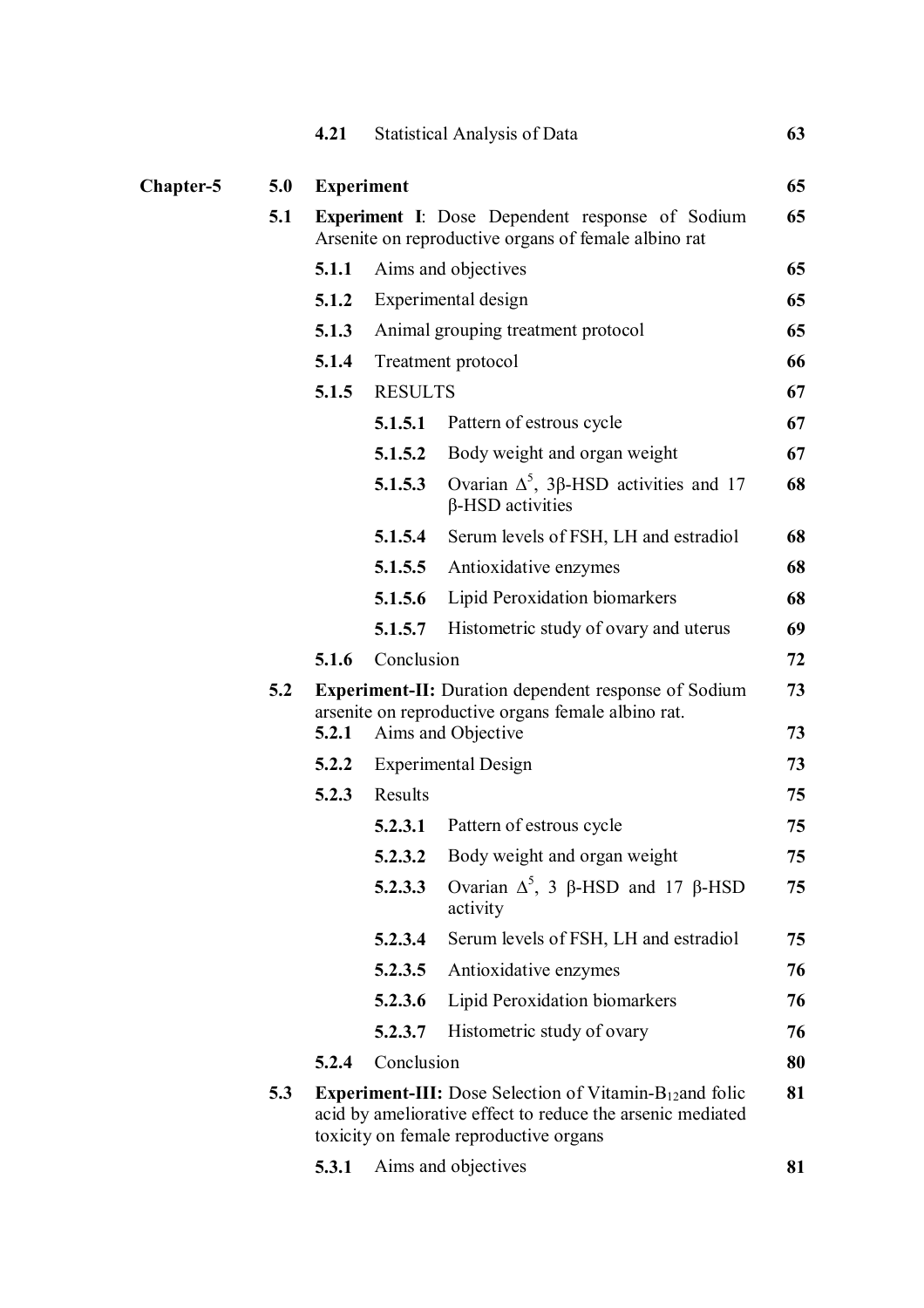|     | 5.3.2 | Experimental design |                                                   |                                                                                                                                        |          |  |  |  |
|-----|-------|---------------------|---------------------------------------------------|----------------------------------------------------------------------------------------------------------------------------------------|----------|--|--|--|
|     | 5.3.3 | Results             |                                                   |                                                                                                                                        |          |  |  |  |
|     |       | 5.3.3.1             | <b>HSD</b>                                        | Estimation of $\Delta$ 5,3 $\beta$ -HSD and 17 $\beta$ -                                                                               | 82       |  |  |  |
|     |       | 5.3.3.2             | serum                                             | Estimation of LH, FSH, Estradiol in                                                                                                    | 83       |  |  |  |
|     |       | 5.3.3.3             |                                                   | Status of oxidative stress bio-sensors                                                                                                 | 83       |  |  |  |
|     |       |                     | 5.3.3.3.1                                         | Antioxidative enzymes<br>(Catalase, Superoxide<br>dismutase, Peroxidase)<br>activity                                                   | 83       |  |  |  |
|     |       |                     | 5.3.3.3.2                                         | End products of Lipid<br>peroxidation levels<br>monitoring                                                                             | 84       |  |  |  |
|     |       | 5.3.3.4             |                                                   | Serum Lactate Dehydrogenase Status                                                                                                     | 84       |  |  |  |
|     |       | 5.3.3.5             |                                                   | Histoarchitectural assessment female<br>reproductive organs                                                                            | 85       |  |  |  |
|     |       | 5.3.3.6             |                                                   | DNA fragmentation study                                                                                                                | 85       |  |  |  |
|     | 5.3.4 | Conclusion          |                                                   |                                                                                                                                        | 96       |  |  |  |
| 5.4 | 5.4.1 |                     | folic acid on female albino rat:                  | <b>Experiment-IV:</b> Toxicity assessment of Vit- $B_{12}$ and                                                                         | 97<br>97 |  |  |  |
|     | 5.4.2 |                     | Aims and Objectives<br><b>Experimental Design</b> |                                                                                                                                        |          |  |  |  |
|     | 5.4.3 | Result              |                                                   | 97<br>98                                                                                                                               |          |  |  |  |
|     |       | 5.4.3.1             | Body weight<br>toxicity assessment                | and<br>oregano-somatic<br>indices (female reproductive)<br>and                                                                         | 98       |  |  |  |
|     |       | 5.4.3.2             | serum                                             | Estimation of LH, FSH, Estradiol in                                                                                                    | 98       |  |  |  |
|     |       | 5.4.3.3             | activities                                        | Ovarian $Δ^5$ , 3 β-HSD and 17 β-HSD                                                                                                   | 99       |  |  |  |
|     |       |                     |                                                   | 5.4.3.4 Serum Total Protein/ SGPT/ SGOT/<br>ALP/ Urea/ Creatnine status                                                                | 99       |  |  |  |
|     |       |                     | CD) monitoring                                    | <b>5.4.3.5</b> Antioxidative enzymes<br>(catalase,<br>superoxide dismutase) activity and end<br>product of lipid peroxidation (MDA and | 99       |  |  |  |
|     |       | 5.4.3.6             | and Liver                                         | Histoarchitectural assessment of Kidney                                                                                                | 99       |  |  |  |
|     |       | 5.4.3.7             |                                                   | DNA fragmentation study                                                                                                                | 106      |  |  |  |